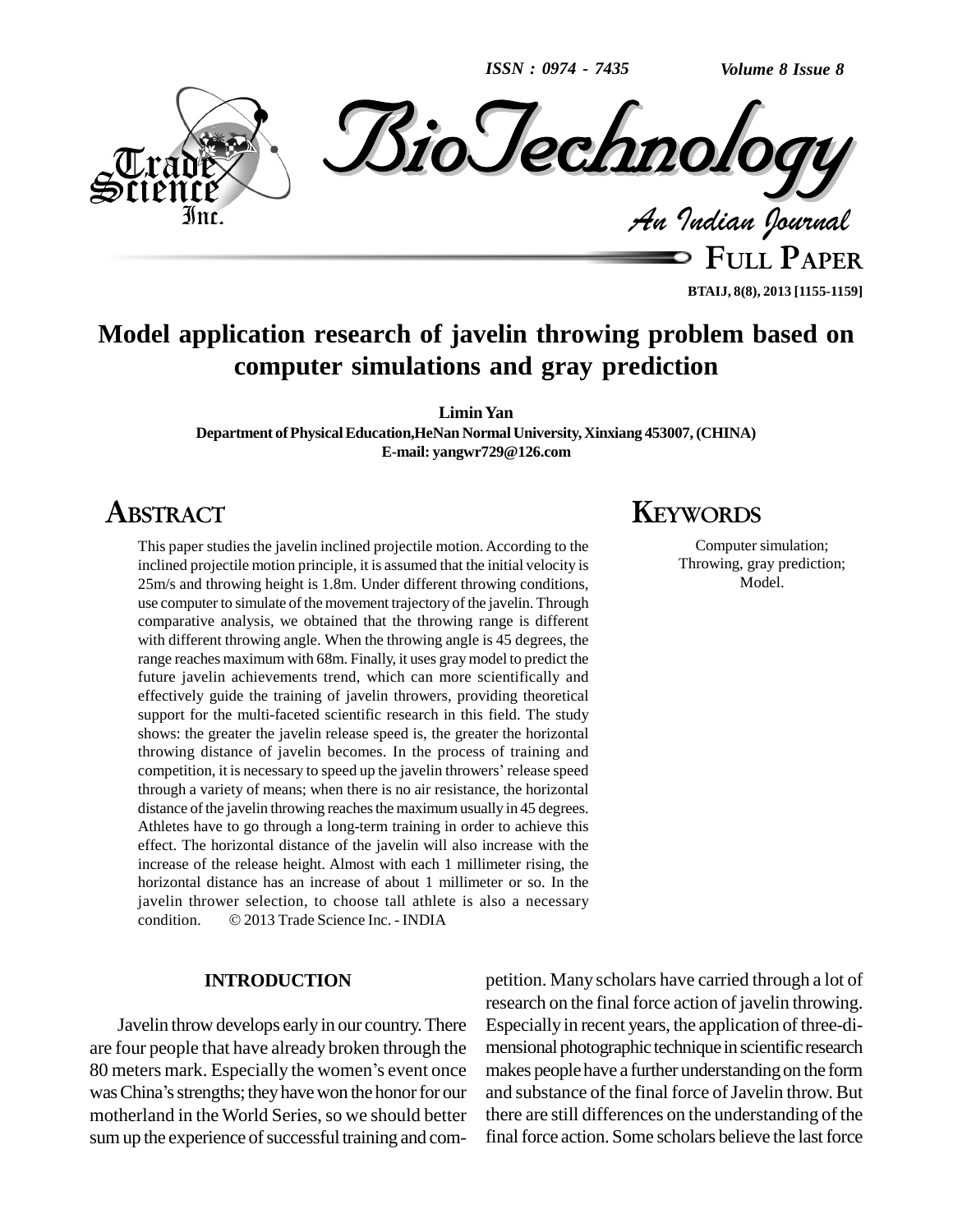## **FULL PAPER**

is that right foot moves over support point from right hip after landing. It starts from the right foot pedal stretched before the left foot landed, and ends with the throwing javelin. Some other scholars believe that final force starts from the left foot (support foot) lands and from double support.

Although in recent yearsChina has emergedZhang Lianbiao, Li Rongxiang, Chen Qi, a group of outstanding men's javelin throwers, there is still a big gap away from the 98.48m world record created byCzech play ers Zeliezini and the 87.60mAsia record created by Japanese player Mizoguchi Kazuyo. Thisrequires us to be based on reality, identify the problems of our jav-<br>elin throwers, and try to narrow the gap from Asia and<br>the world's athletes. Series of studies have shown that elin throwers, and try to narrow the gap fromAsia and problems like throwing arm force in advance and force unreasonably of our athletes indeed exist. In the final  $W$ problems like throwing arm force in advance and force<br>unreasonably of our athletes indeed exist. In the final Wh<br>analysis, our javelin throwers don not "delay" the Javunreasonably of our athletes indeed exist. In the final Wi<br>analysis, our javelin throwers don not "delay" the Jav-<br>elin and arm movements before the formation of "full analysis, our javelin throwers don not "delay" the Javelin and arm movements before the formation of "full bow", consequently phenomenon like force premature and wrong force order appear.

Based on the above issues, this paper mainly uses computer to simulate that in the same initial velocity conditions, with what throwing angle can reach the maxi mum distance. Finally, it builds gray model to predict the future javelin achievements trend, which can more scientifically and effectively guide the training of javelin throwers, providing theoretical support for the multifaceted scientific research in this field.

## **QUESTIONASSUMES**

Assume that the air resistance is zero (or exclude the influence of air resistance);

The tilt angle and throwing angle of javelin are the same;

Assume that athletes do not have a particular dis ease or fatal injury, and physical quality is normal.

# **MODEL BUILDING AND SOLVING**

## *An***The best throwing angle model of javelin**

Javelin throwing can be taken as a inclined projectile motion. Projectile motion can be orthogonally de composed into the uniform linear motion along the hori-

*Indian Journal*

zontal direction and vertical up-throw motion along the vertical direction. The angle between the objects throwing direction and the positive direction of X axis is called the projection angle, shown as  $\theta$ . The maximum height that objects can reach is called throwing height; the horizontal distance from the throwing point to the landing point called throwing range.The inclined projectile moving object goes on uniform linear motion by the initial horizontal velocity in the horizontal direction; in the vertical direction it goes on vertical up castmotion by the initial velocity  $v_y$ ; oblique throwing motion curve is a symmetrical curve.

| wasymmethedi car ve.<br>The mathematical analysis is as follows: |                              |                           |  |  |  |  |
|------------------------------------------------------------------|------------------------------|---------------------------|--|--|--|--|
| $v_x = v_0 \cos \theta$                                          | $v_y = v_0 \sin \theta - gt$ | $x = v_0 \cos \theta * t$ |  |  |  |  |
| $y = v_0 \sin \theta * t - gt^2 / 2 t = 2v_0 \sin \theta / g$    |                              |                           |  |  |  |  |

Wherein  $v_x$  is the horizontal initial velocity,  $v_0$  is the projectile velocity,  $v_y$  is the vertical initial velocity,  $\theta$  is the projectile angle,  $x$  is the horizontal range,  $y$  is the highest range.

The total displacement of the object in time t is as follows: follows:<br> $r = \sqrt{x^2 + y^2} = \sqrt{(v_0 \cos \theta \cdot t)^2 + (v_0 \sin \theta \cdot t - gt^2 / 2)^2}$ 

$$
r = \sqrt{x^2 + y^2} = \sqrt{(v_0 \cos \theta \cdot t)^2 + (v_0 \sin \theta \cdot t - gt^2 / 2)^2}
$$

Seen from the analysis, and only when  $v_y = 0$ , javelin reaches its highest point, and used-time  $t = v_0 \sin \theta / g$ ; the time of javelin free falling from the highest point is the same with the required time rising to the highest<br>point, so javelin flight time is  $t = 2v_0 \sin \theta / g$ .

Using matlab to draw the projectile trajectory as shown in Figure 1, the program code is as follows:

global location v0 alpha g;

options={'Initial position (coordinates)',' initial veglobal location v0 alpha g;<br>options={'Initial position (coordinates)',' initial ve-<br>locity v0',' projectile angle',' gravitational acceleration options={'Initial posi-<br>locity v0',' projectile angle<br>g', }; topic='seting';

lines=1; g', }; topic='seting';<br>lines=1;<br>def={'[0,0]','20','[0,45]','9.8'}; h=inputdlg(options,topic,lines,def); location=eval $(h{1})$ ;  $v0=eval(h{2})$ ; alpha=eval $(h{3})$ ;  $g=eval(h{4});$ a=location (1); b=location (2); alfa=alpha\*pi/180;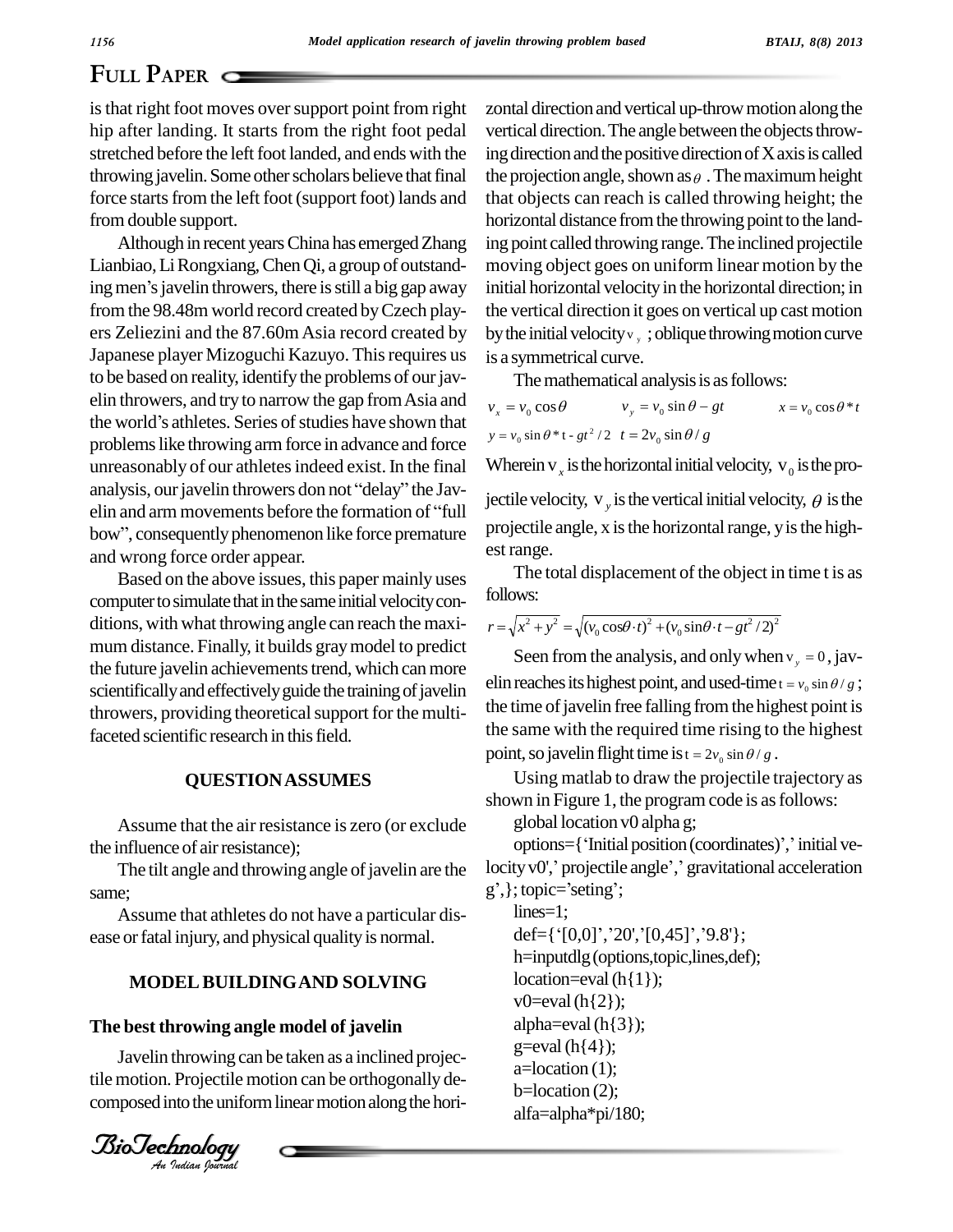tEnd=v0\*sin (alfa)/g+((v0\*sin (alfa)/g)^2+2\*b/ g)^0.5; t=linspace (0,tEnd);  $x=y0*cos$  (alfa) $*t+a$ ; y=v0\*sin (alfa)\*t-0.5\*g\*t.^2+b;  $plot(x,y);$ hold on plot  $(x (100), y (100),'o')$ xlabel horizontal distance/m

ylabel height/m

title projectile trajectory



**Figure 1 : Projectile trajectory drawn by matlab**





Javelin results are mainly determined by shot initial speed of instruments. However under the considerable conditions in the race, the importance of throw-<br>ing angle is very prominent, which reflects an athlete's Whe erable conditions in the race, the importance of throwing angle is very prominent, which reflects an athlete's or certain throw's technique condition. Javelin is a streamlined device with good gliding performance.<br>Therefore in addition to the influence of inclined pro-<br>jectile motion, air also has a certain impact on javelin's Therefore in addition to the influence of inclined proflight.When javelin flights, it need to discharge part of the air laterally or push forward. Thus there is field that increases the air pressure in the front of the javelin, and vortex that makes the air form into irregular

in the rear, which is known as the "turbulence" field. Javelin has a tilt angle of airflow. The join force  $(F)$  by air can be divided into vertical component and hori zontal component (Figure 2). The horizontal compo nent  $(F_1)$  is a frontal resistance, hinders the javelin flight forward, and needs energy consumption to overcome it. Since the vertical force component  $(F, )$  has the effect of making the javelin rising, it extends the time that javelin glides in the air, which helps the improvement of the javelin performance. The most suitable attack angle is  $_{8.2^\circ}$  on the basis of extensive experience and valid data.

Gray system GM (1, 1) model is aggregate data based on a variety of known factors in the system. Fitting this data time series by differential equations to approximate the dynamic process described by above time series, and then extrapolates to reach the purpose of prediction. This model obtained by fitting is the firstorder differential equations of time series.

The gray system is to establish differential equations GM (1.1) for the discrete sequence.<br> $\frac{dx}{dx} + ax = \mu$  GM (1.1)

$$
\frac{dx}{dt} + ax = \mu \text{ GM (1.1)}
$$

definition of derivative:  $\frac{dx}{dt} = \lim_{\Delta t \to 0} \frac{x(t + \Delta t) - x(t)}{\Delta t}$  $dx$ <sub>1:11</sub>  $\lambda$  $\lim_{t\to 0} \frac{x(t+\Delta t)}{\Delta}$ the By the defini<br> $\lim_{\Delta t \to 0} \frac{x(t + \Delta t) - x(t)}{\Delta t}$ **B**<sub>V</sub>  $\lim_{\Delta t \to 0} \frac{x(t + \Delta t) - x(t)}{\Delta t}$ <br>When  $\Delta t$  is very small and take the approximation

 $\mathbf{v}$ 

When  $\Delta t$  is very small and take the approximation<br>unit 1, then approximately have:  $x(t+1) - x(t) = \frac{\Delta x}{\Delta t}$ 

**Written** in discrete form as:  
\n
$$
\frac{\Delta x}{\Delta t} = x(k+1) - x(k) = \Delta^{(1)}(x(k+1))
$$

Suppose the non-negative sequence Suppose the non-negative sequence<br>is  $X^{(0)} = (x^{(0)}(1), x^{(0)}(2) \cdots x^{(0)}(3))$ , conductone-time accumulation to  $\chi^{(0)}$  and obtain the generating sequence:<br> $X^{(1)} = (x^{(1)}(1), x^{(1)}(2) \cdots x^{(1)}(3))$ 

$$
X^{(1)} = (x^{(1)}(1), x^{(1)}(2) \cdots x^{(1)}(3))
$$
  
Whenin:

Wherein:

Wherein:  
\n
$$
x^{(1)}(k) = \sum_{i=0}^{k} X(i), \ x^{(0)}(k) + az^{(1)}(k) = b
$$

Simplified as:

Simplified as:  
\n
$$
x^{(0)}(k) = \beta - \alpha x^{(1)}(k-1)
$$
\nWherein:

Wherein:  
\n
$$
\beta = \frac{b}{1+0.5a}, \alpha = \frac{a}{1+0.5a}
$$

*Indian Journal*

**FULL PAPER**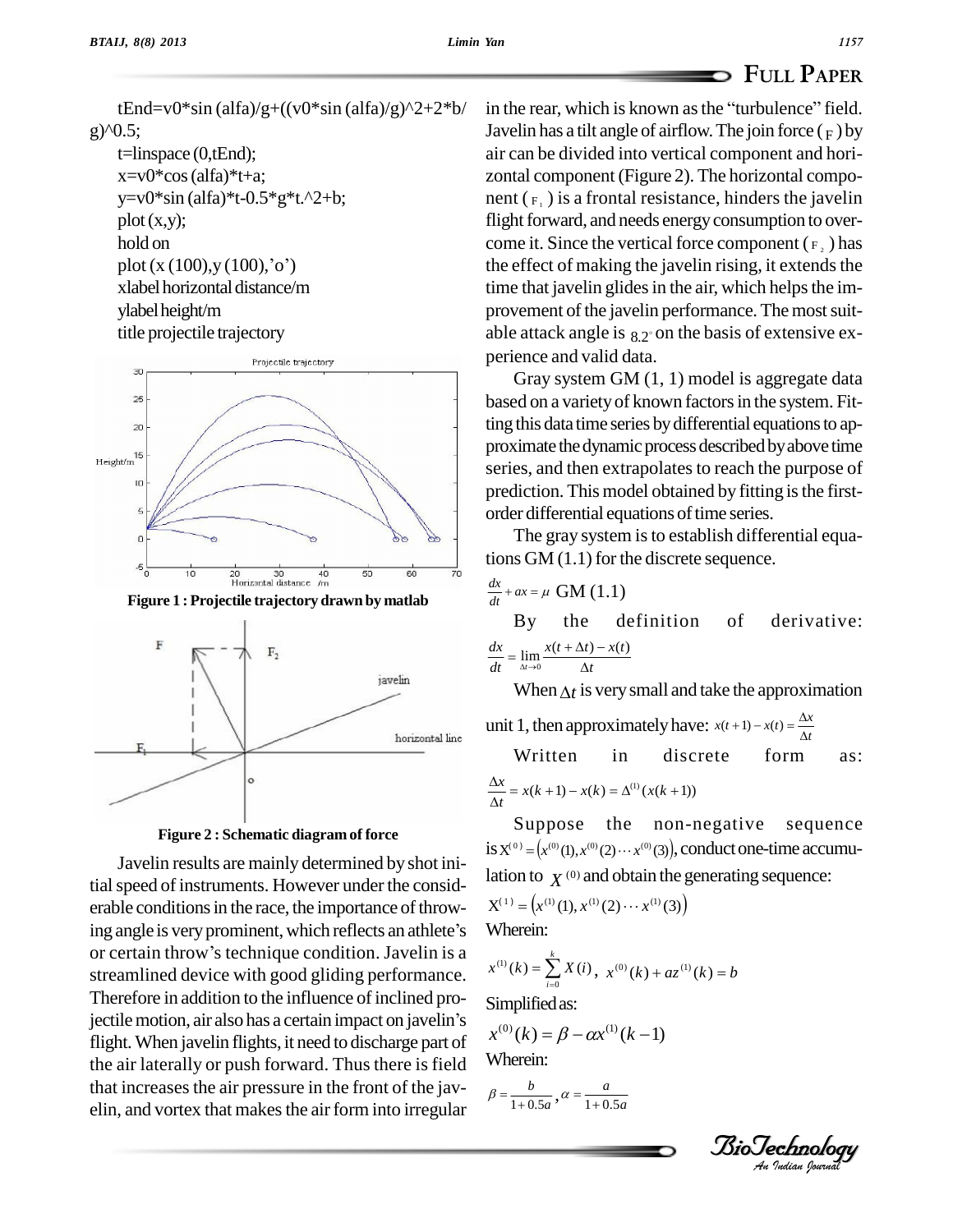# **FULL PAPER**

$$
\begin{bmatrix}\nx^{(0)}(2) \\
x^{(0)}(3) \\
\vdots \\
x^{(0)}(n)\n\end{bmatrix} = \begin{bmatrix}\n-\frac{1}{2}(x^{(1)}(1) + x^{(1)}(2)) & 1 \\
-\frac{1}{2}(x^{(1)}(2) + x^{(1)}(3)) & 1 \\
\vdots & \vdots & \vdots \\
-\frac{1}{2}(x^{(1)}(n-1) + x^{(1)}(n)) & 1\n\end{bmatrix}
$$
\n
$$
Y = \begin{bmatrix}\nx^{(0)}(2) \\
x^{(0)}(3) \\
\vdots \\
x^{(0)}(n)\n\end{bmatrix}, B = \begin{bmatrix}\n-\frac{1}{2}(x^{(1)}(1) + x^{(1)}(2)) & 1 \\
-\frac{1}{2}(x^{(1)}(2) + x^{(1)}(3)) & 1 \\
\vdots & \vdots \\
-\frac{1}{2}(x^{(1)}(n-1) + x^{(1)}(n)) & 1\n\end{bmatrix}
$$

## **Performance prediction model**

Use gray prediction method to predict the javelin achievements over the years; the javelin achievements of the Norwegian javelin thrower Andreas Tuoxierde over the years is shown in TABLE 1, TABLE 2 and TABLE3. UsingMatlab to predict the results, the pro gramcode is asfollows:

x0=[85.31 85.26 88.37 86.83];  $n =$ length  $(x0)$ ; lamda=x0(1:4-1)./x0(2:4) range=minmax(lamda)  $x1 = cumsum(x0)$ for  $i=2:4$ 

 $z(i)=0.5*(x1(i)+x1(i-1));$ end z (i)=0.5\*(x1(i)+x1(i-1));<br>end<br>B=[-z (2:4)',ones (4-1,1)]; end<br>B=[-z (2:4)',ones<br>Y=x0(2:4)';  $u=B\Y$ Y=x0(2:4)';<br>u=B\Y<br>x=dsolve ('Dx+a\*x=b','x (0)=x0'); u=B\Y<br>x=dsolve ('Dx+a\*x=b','x (0)=x0');<br>x=subs (x,{'a','b','x0'},{u (1),u (2),x1(1)}); x=dsolve ('Dx+a\*x=b','x (0):<br>x=subs (x,{'a','b','x0'},{u (1)<br>yuce1=subs (x,'t',[0:5]); digits  $(6)$ , y=vpa $(x)$  $yuce=[x0(1),diff(yuce1)]$ epsilon=abs(x0-yuce) delta=abs(epsilon./x0) a=min(epsilon); b=max (epsilon);  $p=0.5$ ; s=epsilon+p\*b;  $g$ lxs= $(a+p*b)$ ./s; gldu=sum(glxs)/n pjz=sum(x0)/n  $pf1=(x0-pjz).<sup>2</sup>$ s1=sqrt(sum  $(pf1)/(n-1)$ ) deta=sum(epsilon)/n; pf2=(epsilon-deta).^2;  $s2=sqrt(sum (pf2)/(n-1))$  $C=<sub>s2/s1</sub>$  $s0=0.6745*s1$ ek=abs(epsilon-deta) Use the athlete's javelin achievements of year 2004-

| of year 2008-2009, the result is shown in TABLE 3.   |  |  |  |  |
|------------------------------------------------------|--|--|--|--|
| TABLE 1 : The javelin achievements of year 2004—2007 |  |  |  |  |

| Year/achievements | <b>Achievements (meters)</b>                                     | Average achievements (meters) |
|-------------------|------------------------------------------------------------------|-------------------------------|
| 2004              | 86.5、84.12                                                       | 85.31                         |
| 2005              | 85.18, 86.13, 85.29, 85.44, 84.13, 84.44                         | 85.26                         |
| 2006              | 89.50, 89.78, 90.13, 84.98, 85.18,<br>87.43, 86.97, 90.34, 90.59 | 88.37                         |
| 2007              | 89.51, 88.36, 86.14, 86.28, 87.79, 80.71, 89.49, 86.39           | 86.83                         |

# **TABLE** 2 **:** The javelin achievements of year 2008-2009

| year/<br>achievements | <b>Achievements</b><br>(meters) | Average<br><b>Achievements</b><br>(meters) |
|-----------------------|---------------------------------|--------------------------------------------|
| 2008                  | 87.73 85.19 87.59 90.57         | 87.778                                     |
| 2009                  | 89.50                           | 89.50                                      |

According to the results in TABLE 3, get Figure 3 and Figure 4 by means of Excel:

*Indian Journal*

Figure 3 shows the fold line of the athlete's actual values and predicted valuesin year 2004-2009. Seen Figure 3 shows the fold line of the athlete's actual<br>values and predicted values in year 2004-2009. Seen<br>from the two fold lines' intensive degree, the actual values and predicted values can have good combination, and can have a good fitting result. Figure 4 isthe fold line chart of the predicted values and the actual values. We can see from Figure 4 that the error rate is gradually reducing over time, which indicates that the predic-

2007 in TABLE 1 to forecast the javelin achievements